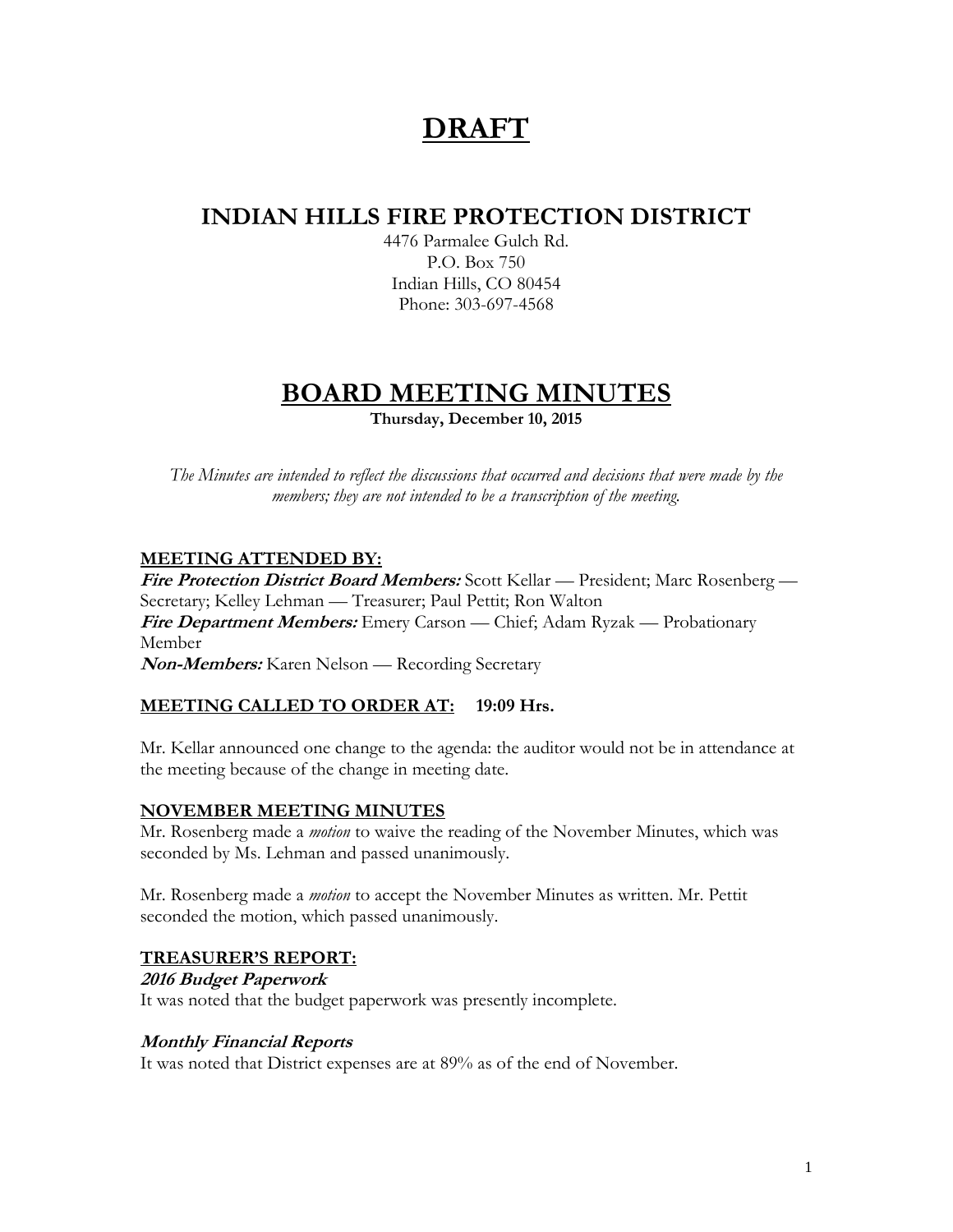Brief discussion occurred regarding the cover page of the financials, namely that the auditor will not waive the fee for an exemption consideration.

No discussion occurred regarding checks or credit card expenses.

Mr. Rosenberg made a *motion* to approve checks #12730-12746, plus automated payments, credit card expenses, and bank fees. Ms. Lehman seconded the motion, which passed unanimously.

## **DEPARTMENT/OFFICERS' REPORTS:**

## **Fire Marshal — Randy Rudloff**

Not present. Mr. Carson stated that the former Indian Hills Equestrian Center property is back up to code except for the gate requirements. He also shared that the owner is planning to sell the property.

## **Chief — Emery Carson**

Mr. Carson distributed a report and began with an update on apparatus 357, stating that he had received the VIN verification on the brush truck and also had the recall work complete. Mr. Carson added that he is waiting on bond paperwork to complete the title work. In further apparatus news, Mr. Carson stated that apparatus 376 was involved in an accident while on a mutual aid structure fire call with Foothills. No citations were issued.

Next, Mr. Carson distributed a bid for batteries and a new antenna for the Mt. Lindo communications site. He explained that the contractor, QDS, has agreed to do the work before the end of the year. Bids were also reviewed for workers compensation insurance. After discussion, agreement was reached to change carriers.

Mr. Rosenberg made a *motion* to switch to Pinnacol Assurance for workers compensation insurance. Mr. Walton seconded the motion, which passed unanimously.

A bid was also reviewed for mold eradication and new drywall in the station office. Mr. Carson shared that it was the only bid that had been received and noted that the work would be done before year's end.

Mr. Rosenberg made a *motion* to hire Colorado Premier Restoration to remove mold and replace drywall in the station office. Mr. Walton seconded the motion, which passed unanimously.

Mr. Carson completed his report by summarizing the calls for the month, which total 6 to date, bringing the annual total to 217.

As an aside, discussion followed about the need to file an amended budget in the future. It was agreed that the Board would look into doing this moving forward if expenses deviated from the budget in any appreciable way.

## **Assistant Chief — Marc Rosenberg**

Mr. Rosenberg said that he had nothing to share.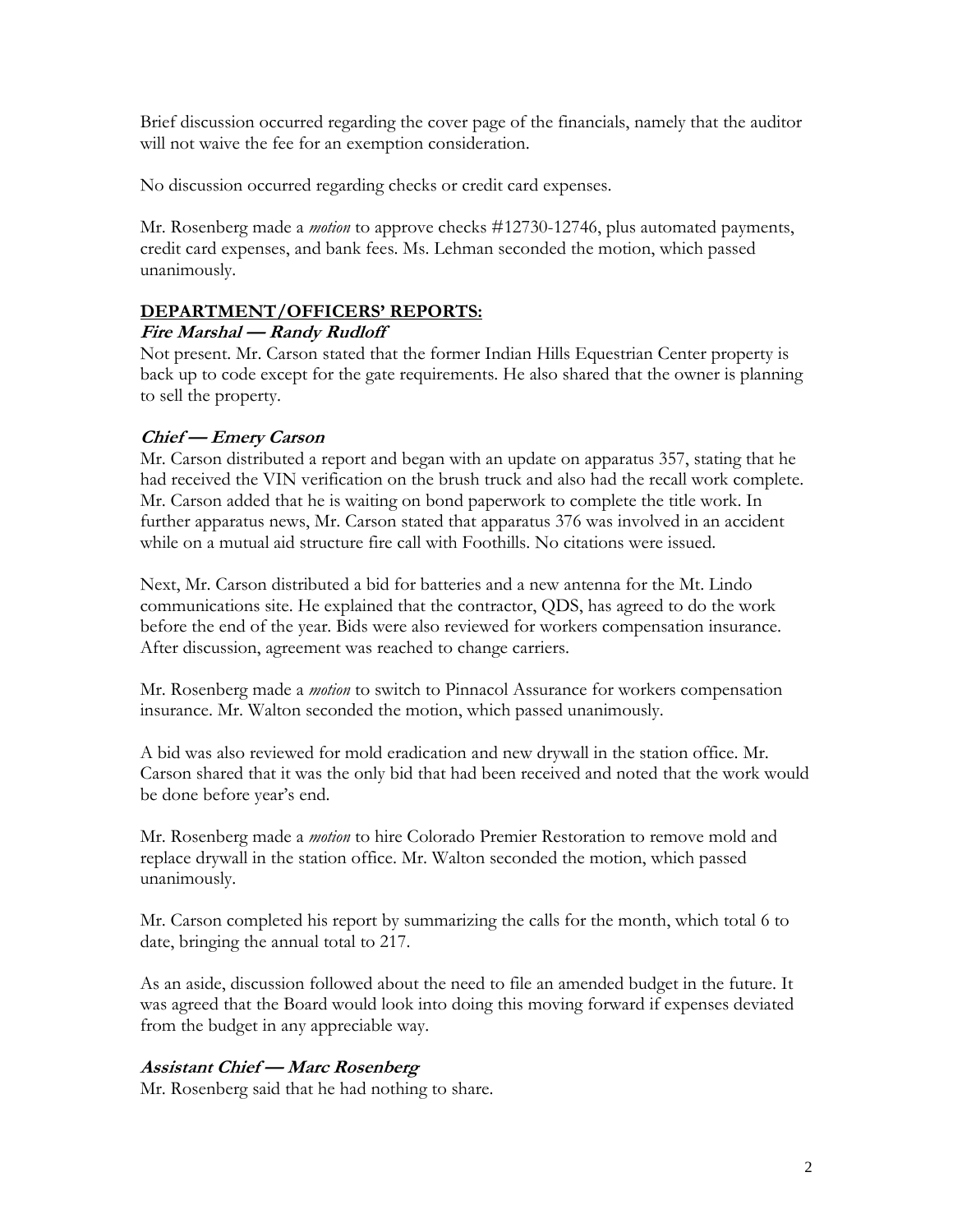**Fire Captain — Scott Case** Not present.

**EMS Captain — Bob Fager** Not present.

#### **OLD BUSINESS:**

#### **Station Drywall Bids**

It was noted that this topic had already been covered under the Chief's Report.

#### **NEW BUSINESS:**

#### **DEO for May Election**

Discussion followed about options for appointing a DEO for the District's upcoming Board member election in May. It was agreed to get recommendations for independent DEOs from the SDA.

Conversation also occurred about investigating the option of potentially holding a polling place election in coordination with the water board.

#### **2016 Board Meeting Schedule**

Board members agreed to continue meeting on the fourth Wednesday of the month beginning at 7 pm with the exception of March, November, and December. The schedule was outlined as follows:

January 27 February 24 March 16 April 27 May 25 June 22 July 27 August 24 September 28 October 26 November 16 December 14

Mr. Rosenberg made a *motion* to accept the 2016 Board meeting schedule. Mr. Walton seconded the motion, which passed unanimously.

#### **Annual Background Checks for Members**

Discussion occurred about running background checks on volunteers annually. Board members agreed it was a good idea and suggested instituting the policy at the beginning of 2016. It was noted that changes would be made to the Employee Handbook to reflect the change in policy.

#### **Communications Project Updates**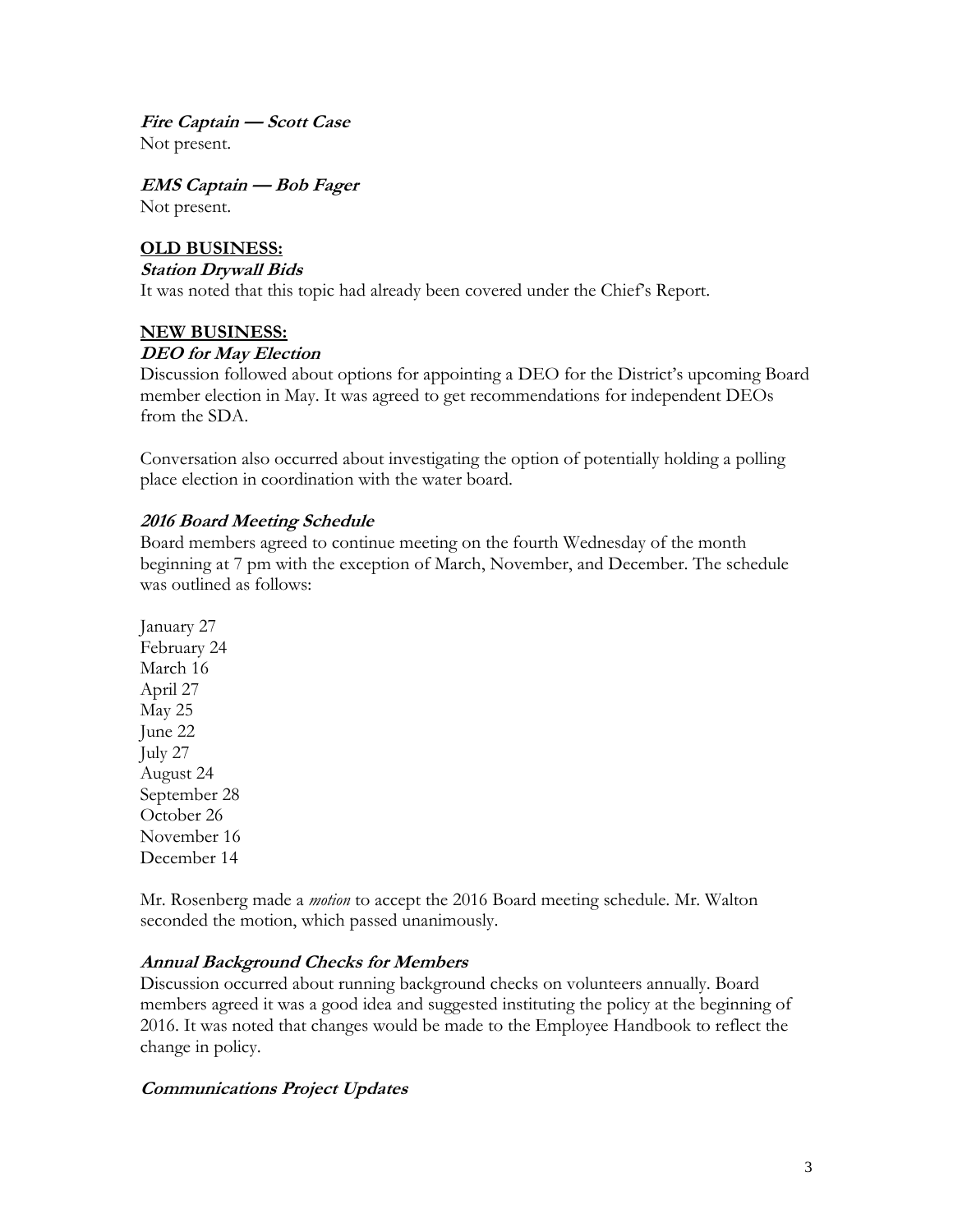Mr. Kellar shared that there would be a meeting the following day about a grant-funded consolidated dispatch channel.

### **Station Siding Bids**

Mr. Carson noted that he has an RFP prepared and plans to send it out in early 2016.

## **EXECUTIVE SESSION:**

Mr. Rosenberg made a *motion* to call an Executive Session at 20:08 per CRS § 24-6-402(4)(f) to discuss personnel matters. Mr. Walton seconded the motion, which passed unanimously. All meeting attendees left the room with the exception of the Board members. Recording commenced using the District's recorder.

The Executive Session concluded at 20:42 and the meeting was called back to order.

## **REGULAR SESSION:**

### **2016 Budget Paperwork**

Discussion commenced about the need to consult with the District's attorney regarding the budget documents and schedule a Special Meeting to complete the paperwork. It was agreed that a Special Meeting would be held Monday, December 14 at 6 pm to pass the budget resolutions.

As an aside, Mr. Pettit made a motion to grant a \$1/hour raise to Ms. Nelson effective January 1, 2016. Mr. Rosenberg seconded the motion, which passed unanimously.

## **ADJOURNED AT: 20:49**

There being no more business to discuss, Mr. Rosenberg made a *motion* to adjourn the meeting. Mr. Walton seconded the motion, which passed unanimously.

*President:*

*Secretary:*

## **MOTIONS MADE AND PASSED:**

- To waive the reading of the November Minutes. *Motion made by Mr. Rosenberg; seconded by Ms. Lehman; unanimous.*
- To accept the November Minutes as written. *Motion made by Mr. Rosenberg; seconded by Mr. Pettit; unanimous.*
- To approve checks #12730-12746, plus automated payments, credit card expenses, and bank fees. *Motion made by Mr. Rosenberg; seconded by Ms. Lehman; unanimous.*
- To switch to Pinnacol Assurance for workers compensation insurance. *Motion made by Mr. Rosenberg; seconded by Mr. Walton; unanimous.*
- To hire Colorado Premier Restoration to remove mold and replace drywall in the station office. *Motion made by Mr. Rosenberg; seconded by Mr. Walton; unanimous.*